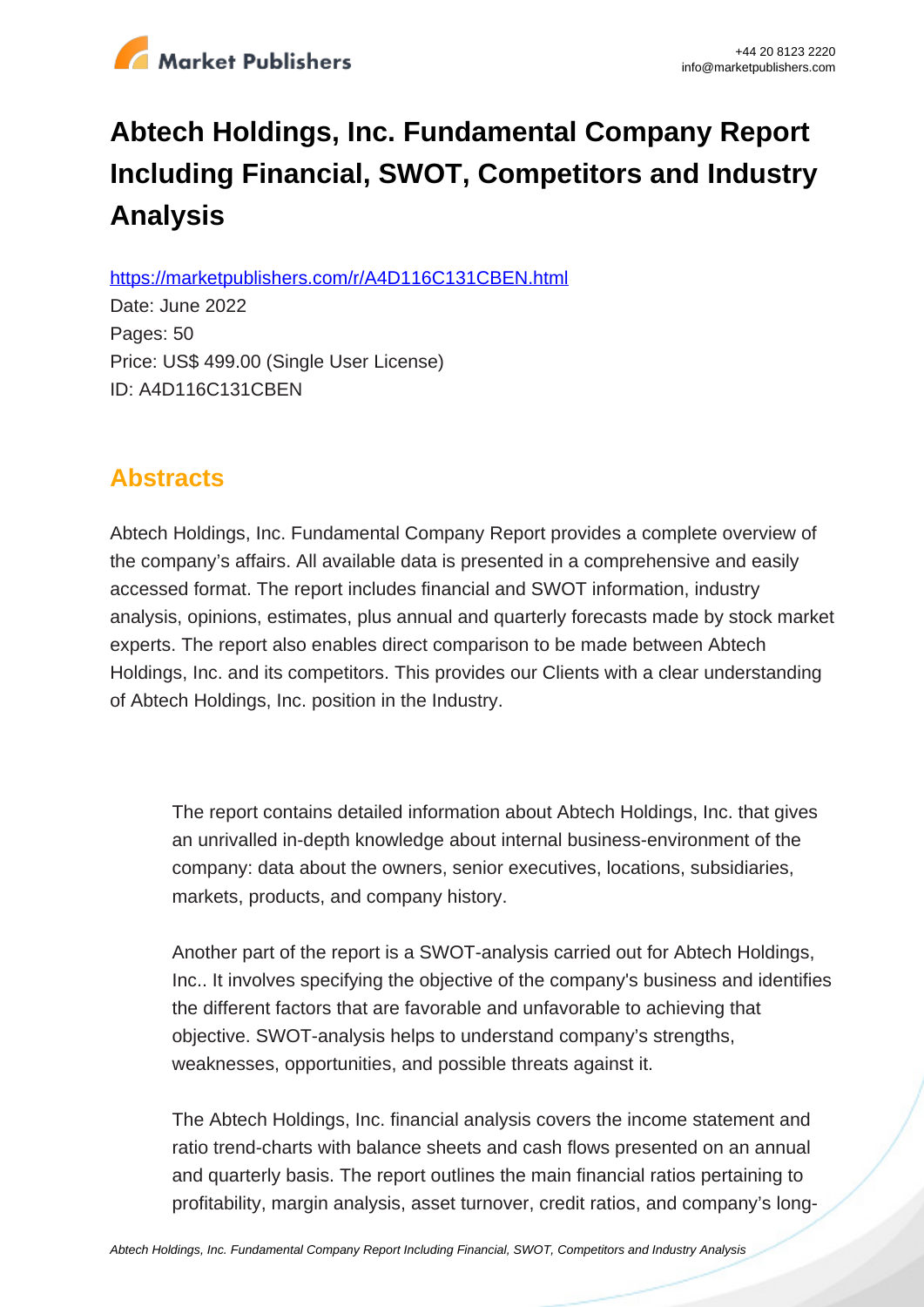

term solvency. This sort of company's information will assist and strengthen your company's decision-making processes.

In the part that describes Abtech Holdings, Inc. competitors and the industry in whole, the information about company's financial ratios is compared to those of its competitors and to the industry. The unique analysis of the market and company's competitors along with detailed information about the internal and external factors affecting the relevant industry will help to manage your business environment. Your company's business and sales activities will be boosted by gaining an insight into your competitors' businesses.

Also the report provides relevant news, an analysis of PR-activity, and stock price movements. The latter are correlated with pertinent news and press releases, and annual and quarterly forecasts are given by a variety of experts and market research firms. Such information creates your awareness about principal trends of Abtech Holdings, Inc. business.

#### **About Abtech Holdings, Inc.**

Abtech Holdings, Inc., a development stage company, focuses on operating as an environmental technological company. The company intends to provide solutions to communities and industry by addressing issues of water pollutants and contamination.

#### **History**

The company was founded in 2007. It was formerly known as Laural Resources, Inc. and changed its name to Abtech Holdings, Inc. in June 2010.

The above Company Fundamental Report is a half-ready report and contents are subject to change.

It means that we have all necessary data in our database to prepare the report but need **2-3 days** to complete it. During this time we are also updating the report with respect to the current moment. So, you can get all the most recent data available for the same price. Please note that preparation of additional types of analyses requires extra time.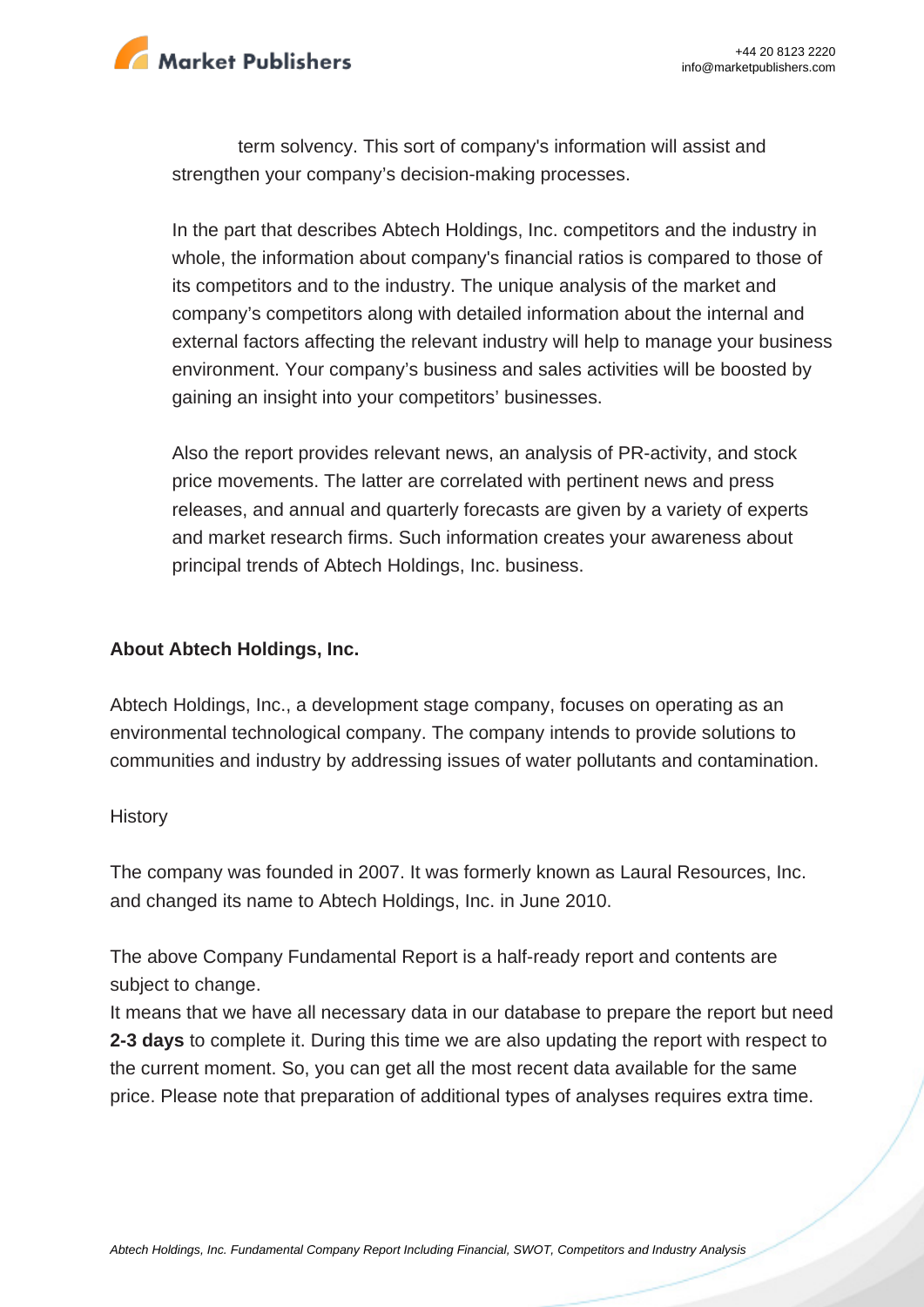

# **Contents**

#### RESEARCH METHODOLOGY

DISCLAIMER

#### **1. ABTECH HOLDINGS, INC. COMPANY PROFILE**

- 1.1. Key facts
- 1.2. Financial Performance
- 1.3. Key Executives
- 1.4. Ownership and Major Holders
- 1.5. Company History

#### **2. ABTECH HOLDINGS, INC. BUSINESS OVERVIEW**

- 2.1. Business Description
- 2.2. Major Products and Services
- 2.3. Markets and Sales Activities
- 2.4. Locations, Subsidiaries, Operating Units

#### **3. ABTECH HOLDINGS, INC. SWOT ANALYSIS**

- 3.1. Overview
- 3.2. Strengths
- 3.3. Weaknesses
- 3.4. Opportunities
- 3.5. Threats

#### **4. ABTECH HOLDINGS, INC. FINANCIAL ANALYSIS**

- 4.1. Financial Statements
- 4.1.1. Income Statement
- 4.1.2. Balance Sheet
- 4.1.3. Cash Flow
- 4.2. Financial Ratios
- 4.2.1. Profitability
- 4.2.2. Margin Analysis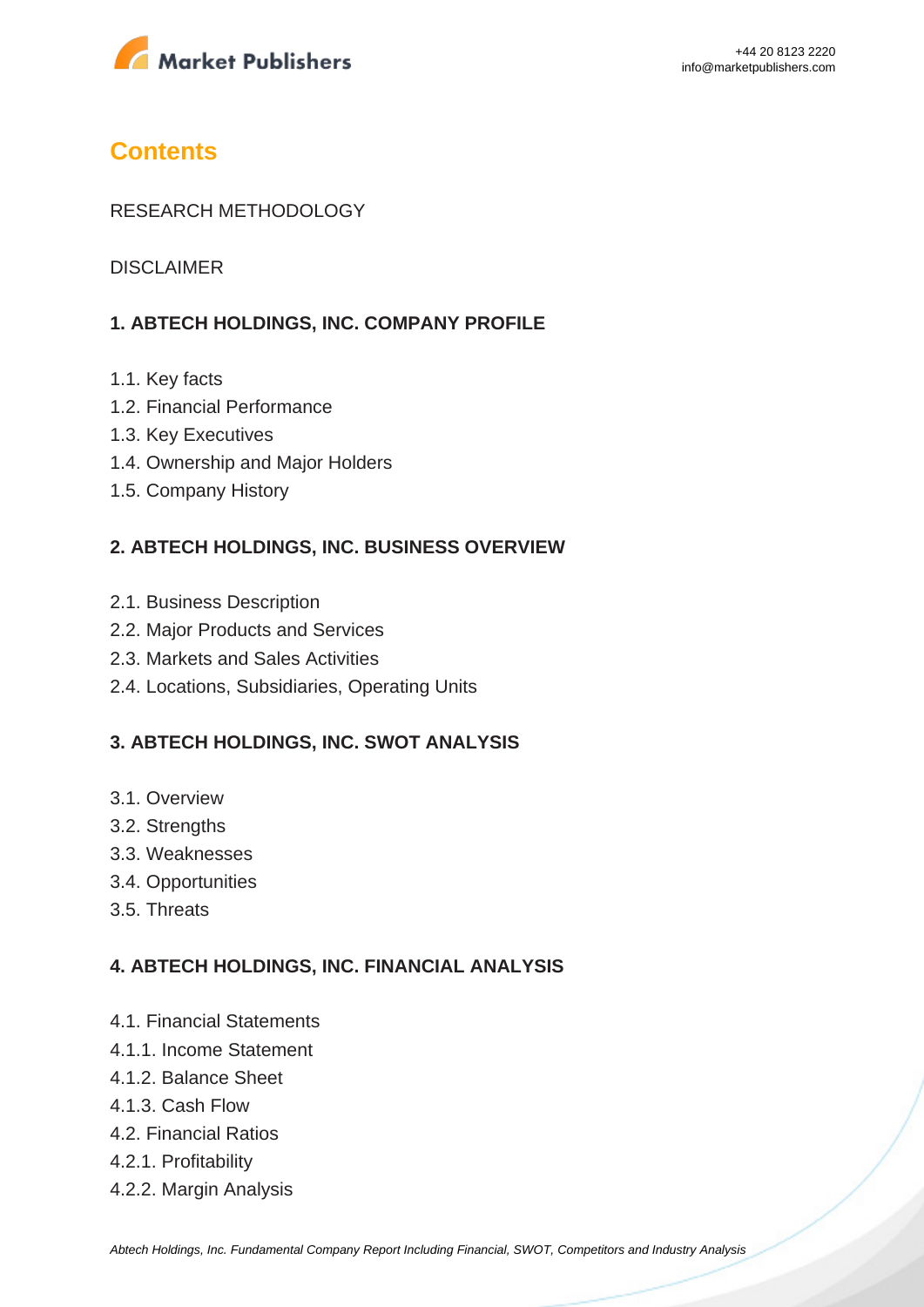

- 4.2.3. Asset Turnover
- 4.2.4. Credit Ratios
- 4.2.5. Long-Term Solvency
- 4.2.6. Growth Over Prior Year
- 4.2.7. Financial Ratios Charts
- 4.3. Stock Market Snapshot

## **5. ABTECH HOLDINGS, INC. COMPETITORS AND INDUSTRY ANALYSIS**

- 5.1. Abtech Holdings, Inc. Direct Competitors
- 5.2. Comparison of Abtech Holdings, Inc. and Direct Competitors Financial Ratios
- 5.3. Comparison of Abtech Holdings, Inc. and Direct Competitors Stock Charts
- 5.4. Abtech Holdings, Inc. Industry Analysis
- 5.4.1. Industry Snapshot
- 5.4.2. Abtech Holdings, Inc. Industry Position Analysis

## **6. ABTECH HOLDINGS, INC. NEWS & EVENTS**

- 6.1. News & PR Activity Analysis
- 6.2. IR Corporate News
- 6.3. Marketing News
- 6.4. Corporate Events

# **7. ABTECH HOLDINGS, INC. EXPERTS REVIEW**<sup>1</sup>

- 7.1. Experts Consensus
- 7.2. Experts Revisions

# **8. ABTECH HOLDINGS, INC. ENHANCED SWOT ANALYSIS**<sup>2</sup>

### **9. CANADA PESTEL ANALYSIS**<sup>2</sup>

- 9.1. Political Factors
- 9.2. Economic Factors
- 9.3. Social Factors
- 9.4. Technological Factors
- 9.5. Environmental Factors
- 9.6. Legal Factors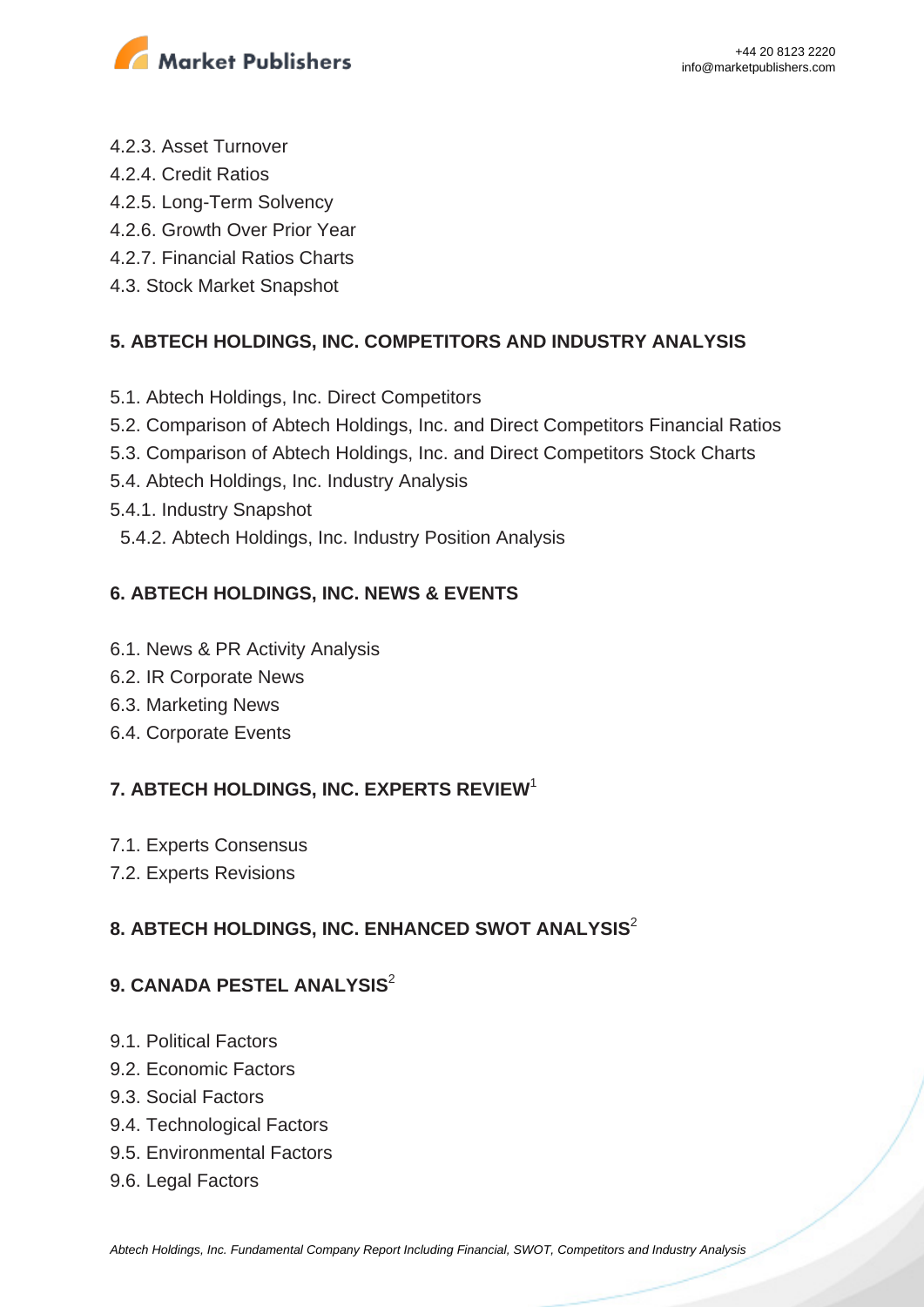

#### **10. ABTECH HOLDINGS, INC. IFE, EFE, IE MATRICES**<sup>2</sup>

- 10.1. Internal Factor Evaluation Matrix
- 10.2. External Factor Evaluation Matrix
- 10.3. Internal External Matrix

#### **11. ABTECH HOLDINGS, INC. PORTER FIVE FORCES ANALYSIS**<sup>2</sup>

#### **12. ABTECH HOLDINGS, INC. VRIO ANALYSIS**<sup>2</sup>

#### **APPENDIX: RATIO DEFINITIONS**

#### **LIST OF FIGURES**

Abtech Holdings, Inc. Annual Revenues in Comparison with Cost of Goods Sold and

Gross Profit

Profit Margin Chart Operating Margin Chart Return on Equity (ROE) Chart Return on Assets (ROA) Chart Debt to Equity Chart Current Ratio Chart Abtech Holdings, Inc. 1-year Stock Charts Abtech Holdings, Inc. 5-year Stock Charts Abtech Holdings, Inc. vs. Main Indexes 1-year Stock Chart Abtech Holdings, Inc. vs. Direct Competitors 1-year Stock Charts Abtech Holdings, Inc. Article Density Chart

2 – These sections are available only when you purchase a report with appropriate additional types of analyses.

The complete financial data is available for publicly traded companies.

<sup>1 –</sup> Data availability depends on company's security policy.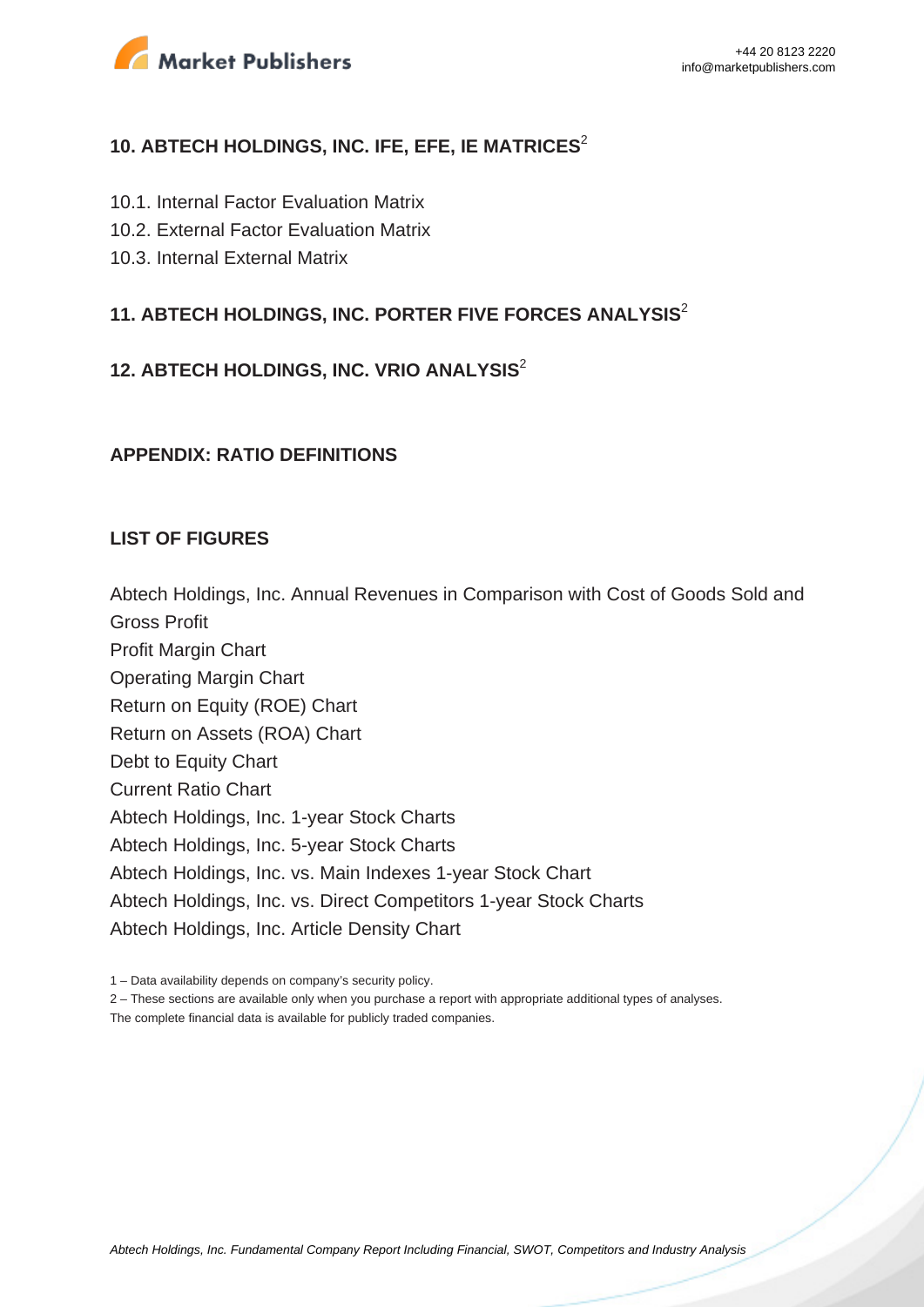

# **List Of Tables**

#### **LIST OF TABLES**

Abtech Holdings, Inc. Key Facts **Profitability** Management Effectiveness Income Statement Key Figures Balance Sheet Key Figures Cash Flow Statement Key Figures Financial Performance Abbreviation Guide Abtech Holdings, Inc. Key Executives Abtech Holdings, Inc. Major Shareholders Abtech Holdings, Inc. History Abtech Holdings, Inc. Products Revenues by Segment Revenues by Region Abtech Holdings, Inc. Offices and Representations Abtech Holdings, Inc. SWOT Analysis Yearly Income Statement Including Trends Income Statement Latest 4 Quarters Including Trends Yearly Balance Sheet Including Trends Balance Sheet Latest 4 Quarters Including Trends Yearly Cash Flow Including Trends Cash Flow Latest 4 Quarters Including Trends Abtech Holdings, Inc. Profitability Ratios Margin Analysis Ratios Asset Turnover Ratios Credit Ratios Long-Term Solvency Ratios Financial Ratios Growth Over Prior Year Abtech Holdings, Inc. Capital Market Snapshot Abtech Holdings, Inc. Direct Competitors Key Facts Direct Competitors Profitability Ratios Direct Competitors Margin Analysis Ratios Direct Competitors Asset Turnover Ratios Direct Competitors Credit Ratios Direct Competitors Long-Term Solvency Ratios Industry Statistics

[Abtech Holdings, Inc. Fundamental Company Report Including Financial, SWOT, Competitors and Industry Analysis](https://marketpublishers.com/report/industry/metallurgy/abtech_holdings_inc_swot_analysis_bac.html)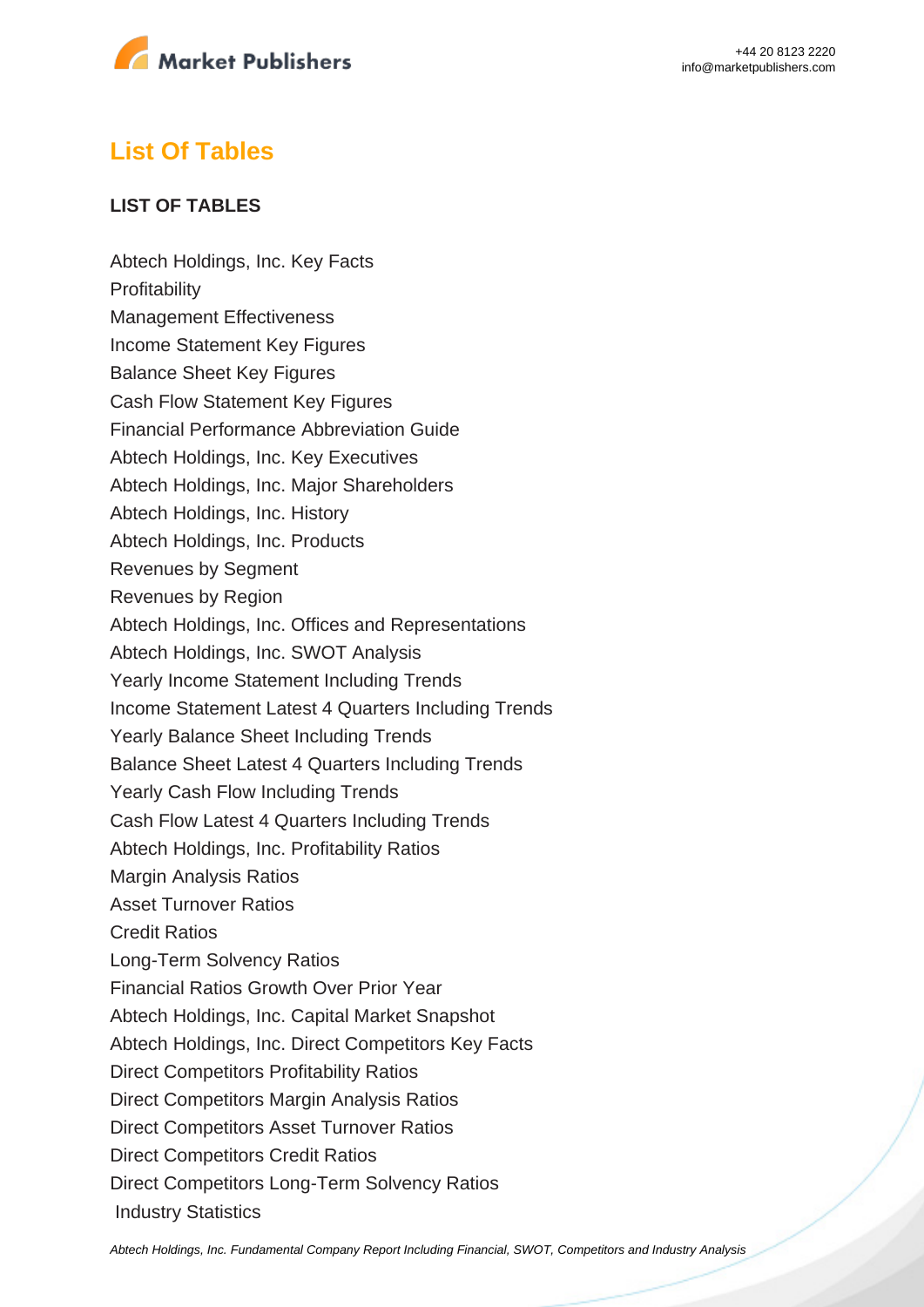

Abtech Holdings, Inc. Industry Position Company vs. Industry Income Statement Analysis Company vs. Industry Balance Sheet Analysis Company vs. Industry Cash Flow Analysis Company vs. Industry Ratios Comparison Abtech Holdings, Inc. Consensus Recommendations<sup>1</sup> Analyst Recommendation Summary<sup>1</sup> Price Target Summary<sup>1</sup> Experts Recommendation Trends<sup>1</sup> Revenue Estimates Analysis<sup>1</sup> Earnings Estimates Analysis $<sup>1</sup>$ </sup> Historical Surprises<sup>1</sup> Revenue Estimates Trend<sup>1</sup> Earnings Estimates Trend<sup>1</sup> Revenue Revisions<sup>1</sup>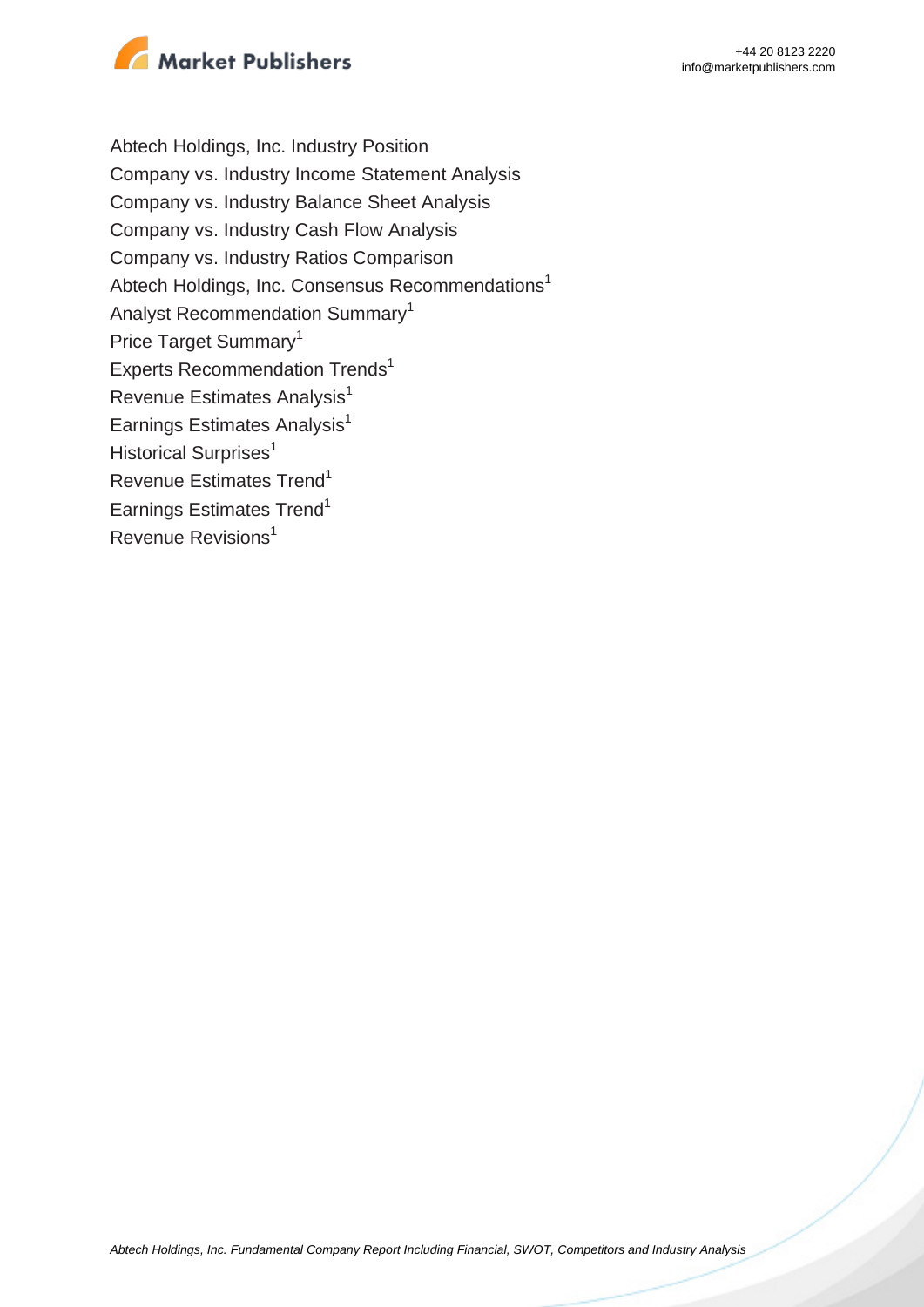

# **ANALYSIS FEATURES**

#### **SWOT Analysis**

SWOT, which stands for Strengths, Weaknesses, Opportunities and Threats, is an analytical framework that identifies the internal and external factors that are favorable and unfavorable for a company.

#### **Enhanced SWOT Analysis**

Enhanced SWOT is a 3×3 grid that arranges strengths, weaknesses, opportunities and threats into one scheme:

How to use the strengths to take advantage of the opportunities?

How to use the strengths to reduce likelihood and impact of the threats?

How to overcome the weaknesses that obstruct taking advantage of the opportunities?

How to overcome the weaknesses that can make the threats a reality?

Upon answering these questions a company can develop a project plan to improve its business performance.

#### **PESTEL Analysis**

PESTEL (also termed as PESTLE) is an ideal tool to strategically analyze what influence different outside factors – political, economic, sociocultural, technological, environmental and legal – exert on a business to later chart its long term targets.

Being part of the external analysis when carrying out a strategic assessment or performing a market study, PESTEL gives an overview of diverse macro-environmental factors that any company should thoughtfully consider. By perceiving these outside environments, businesses can maximally benefit from the opportunities while minimizing the threats to the organization.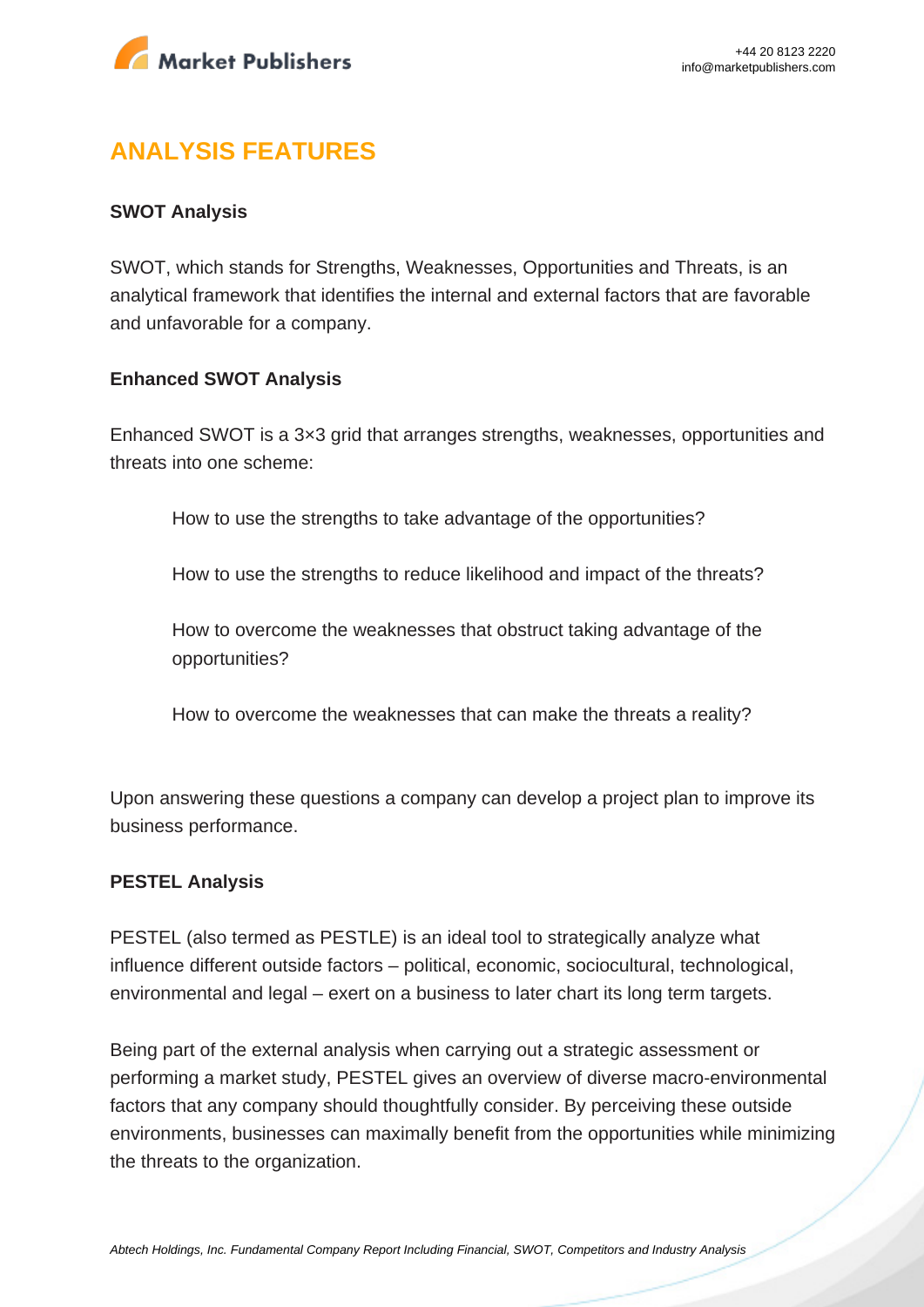

Key Factors Examined by PESTEL Analysis:

Political – What opportunities and pressures are brought by political bodies and what is the degree of public regulations' impact on the business?

Economic – What economic policies, trends and structures are expected to affect the organization, what is this influence's degree?

Sociological – What cultural and societal aspects will work upon the demand for the business's products and operations?

Technological – What impact do the technological aspects, innovations, incentives and barriers have on the organization?

Environmental – What environmental and ecological facets, both locally and farther afield, are likely to predetermine the business?

Legal – What laws and legislation will exert influence on the style the business is carried out?

#### **IFE, EFE, IE Matrices**

The Internal Factor Evaluation matrix (IFE matrix) is a strategic management tool helping audit or evaluate major weaknesses and strengths in a business's functional areas. In addition, IFE matrix serves as a basis for identifying and assessing relationships amongst those areas. The IFE matrix is utilised in strategy formulation.

The External Factor Evaluation matrix (EFE matrix) is a tool of strategic management that is typically utilised to assess current market conditions. It is an ideal instrument for visualising and prioritising the threats and opportunities a firm is facing.

The essential difference between the above mentioned matrices lies in the type of factors incorporated in the model; whilst the latter is engaged in internal factors, the former deals exceptionally with external factors – those exposed to social, political, economic, legal, etc. external forces.

Being a continuation of the EFE matrix and IFE matrix models, the Internal External matrix (IE matrix) rests upon an investigation of external and internal business factors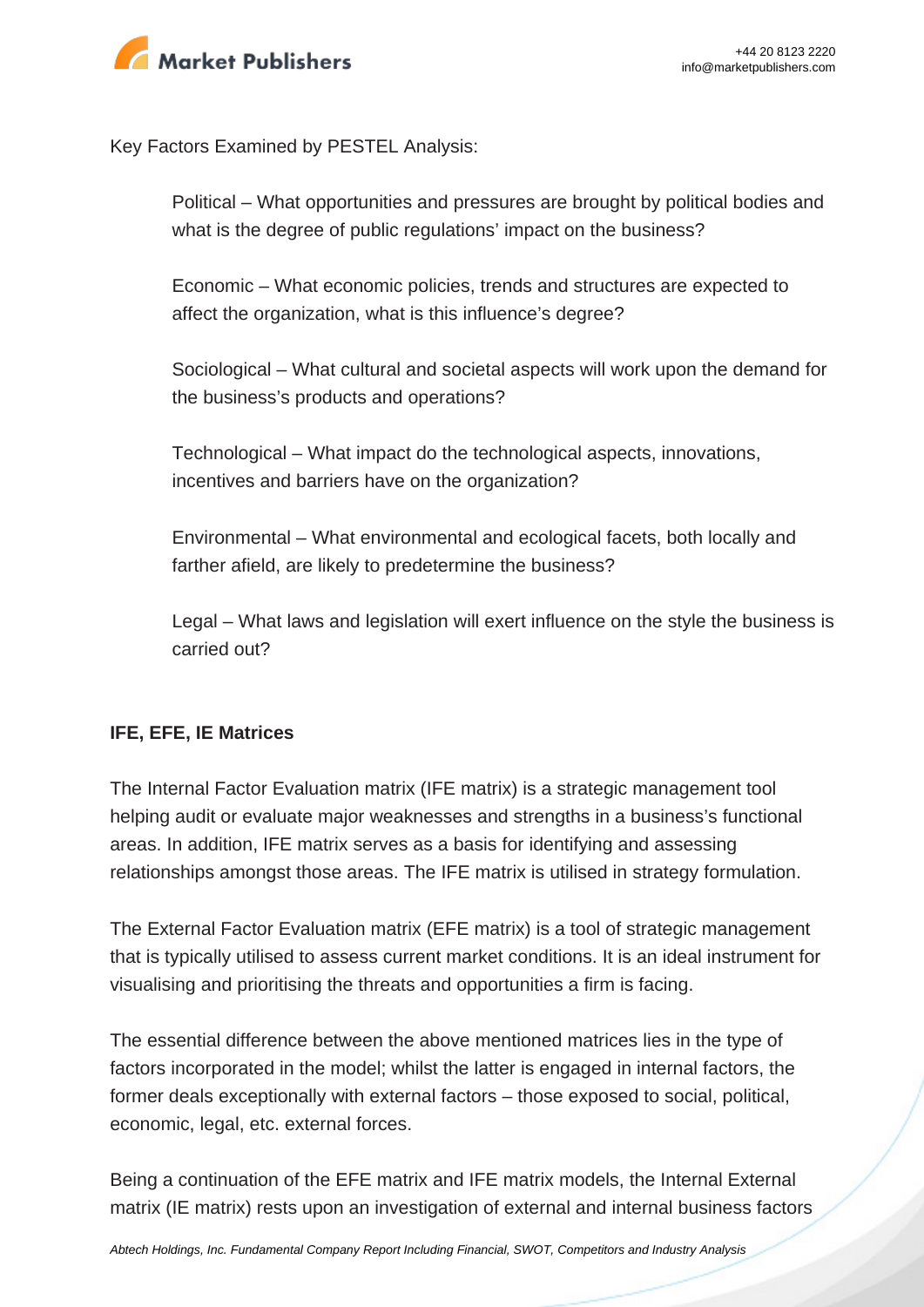

integrated into one suggestive model.

#### **Porter Five Forces Analysis**

The Porter's five forces analysis studies the industry of operation and helps the company find new sources of competitive advantage. The analysis surveys an industry through five major questions:

What composes a threat of substitute products and services?

Is there a threat of new competitors entering the market?

What is the intensity of competitive rivalry?

How big is the bargaining power of buyers?

How significant is the bargaining power of suppliers?

#### **VRIO Analysis**

VRIO stands for Value, Rarity, Imitability, Organization. This analysis helps to evaluate all company's resources and capabilities and bring them together into one aggregate table that includes:

Tangible resources Financial

Physical

**Technological** 

**Organizational** 

Intangible resources Human

Innovation and Creativity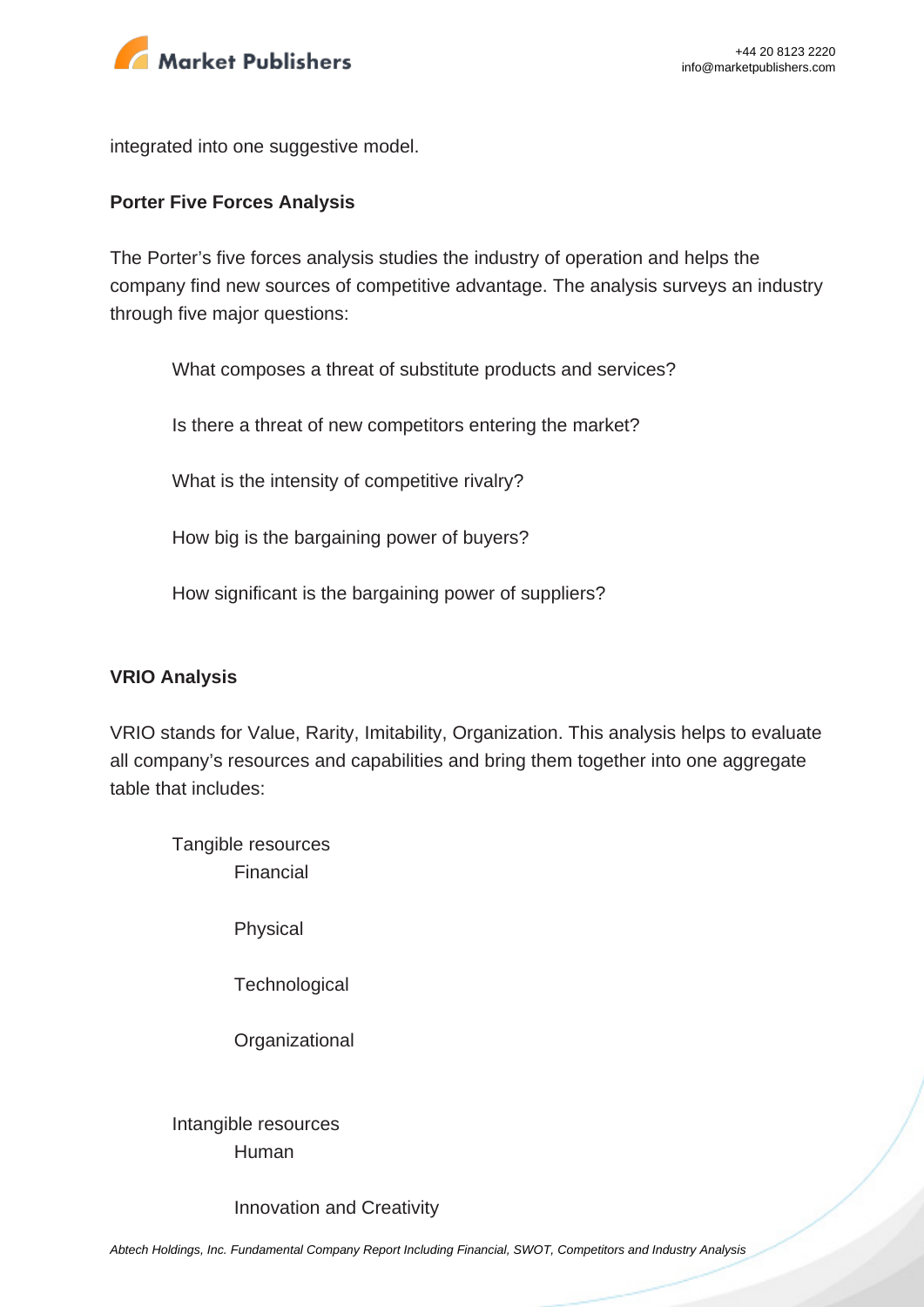

Reputation

Organizational capabilities

The result of the analysis gives a clear picture of company's competitive and economic implications, answering the questions if the resources mentioned above are:

Valuable?

Rare?

Costly to imitate?

Organized properly?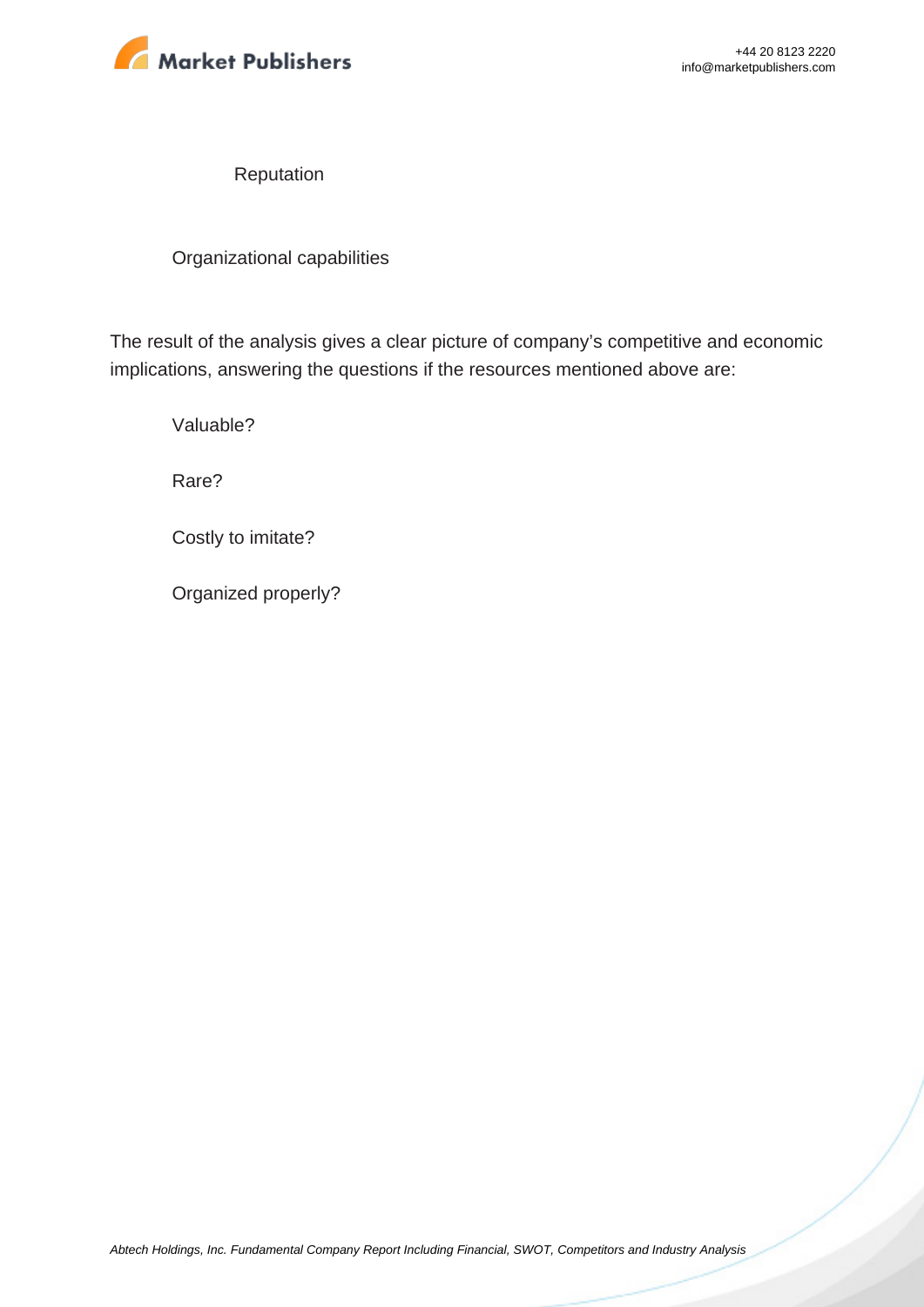

### I would like to order

Product name: Abtech Holdings, Inc. Fundamental Company Report Including Financial, SWOT, Competitors and Industry Analysis Product link: [https://marketpublishers.com/r/A4D116C131CBEN.html](https://marketpublishers.com/report/industry/metallurgy/abtech_holdings_inc_swot_analysis_bac.html) Price: US\$ 499.00 (Single User License / Electronic Delivery) If you want to order Corporate License or Hard Copy, please, contact our Customer Service:

[info@marketpublishers.com](mailto:info@marketpublishers.com)

## Payment

To pay by Credit Card (Visa, MasterCard, American Express, PayPal), please, click button on product page [https://marketpublishers.com/r/A4D116C131CBEN.html](https://marketpublishers.com/report/industry/metallurgy/abtech_holdings_inc_swot_analysis_bac.html)

To pay by Wire Transfer, please, fill in your contact details in the form below:

First name: Last name: Email: Company: Address: City: Zip code: Country: Tel: Fax: Your message:

\*\*All fields are required

Custumer signature

Please, note that by ordering from marketpublishers.com you are agreeing to our Terms & Conditions at<https://marketpublishers.com/docs/terms.html>

To place an order via fax simply print this form, fill in the information below and fax the completed form to +44 20 7900 3970